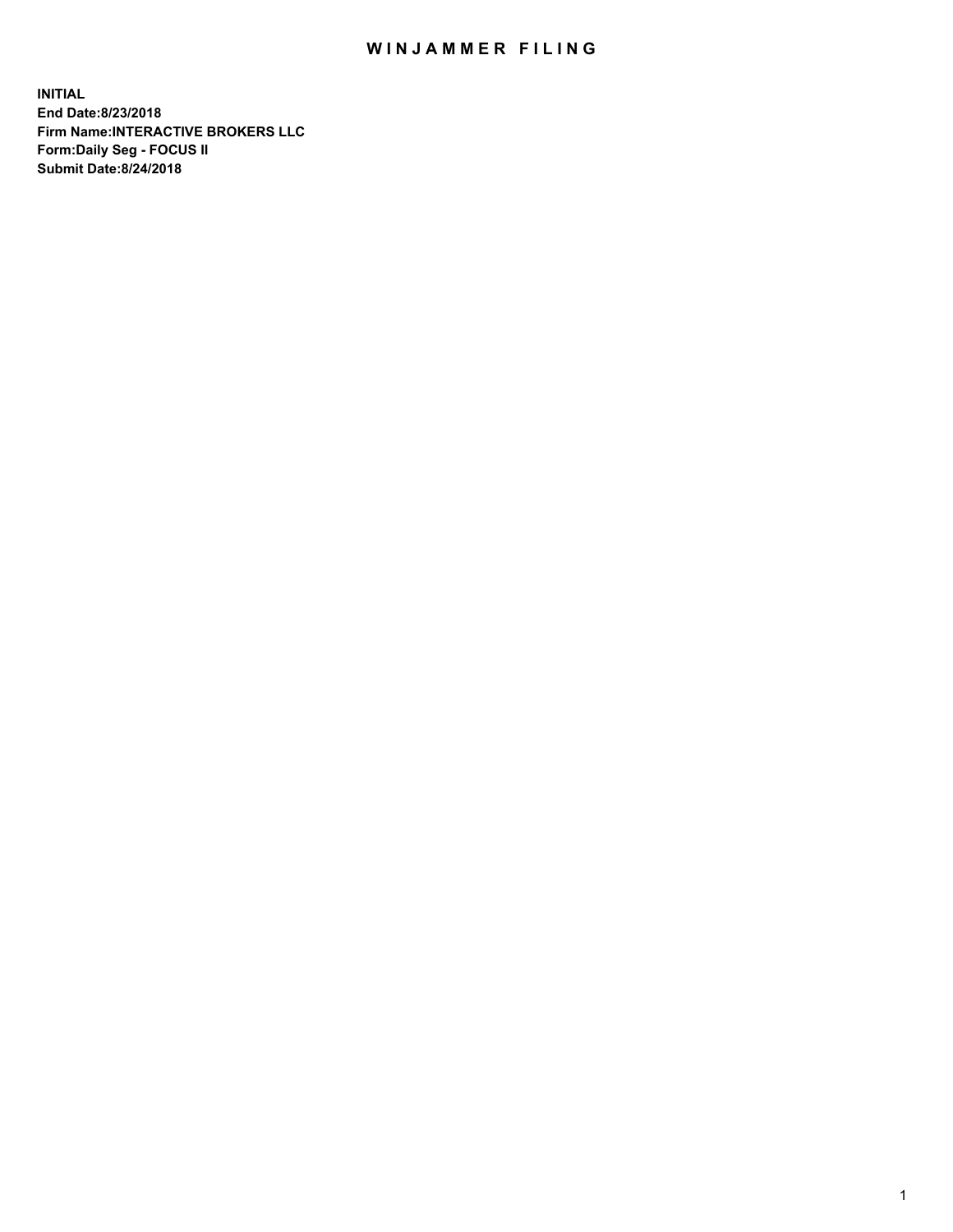**INITIAL End Date:8/23/2018 Firm Name:INTERACTIVE BROKERS LLC Form:Daily Seg - FOCUS II Submit Date:8/24/2018 Daily Segregation - Cover Page**

| Name of Company                                                                                                                                                                                                                                                                                                                | <b>INTERACTIVE BROKERS LLC</b>                                                                  |
|--------------------------------------------------------------------------------------------------------------------------------------------------------------------------------------------------------------------------------------------------------------------------------------------------------------------------------|-------------------------------------------------------------------------------------------------|
| <b>Contact Name</b>                                                                                                                                                                                                                                                                                                            | James Menicucci                                                                                 |
| <b>Contact Phone Number</b>                                                                                                                                                                                                                                                                                                    | 203-618-8085                                                                                    |
| <b>Contact Email Address</b>                                                                                                                                                                                                                                                                                                   | jmenicucci@interactivebrokers.c<br>om                                                           |
| FCM's Customer Segregated Funds Residual Interest Target (choose one):<br>a. Minimum dollar amount: ; or<br>b. Minimum percentage of customer segregated funds required:% ; or<br>c. Dollar amount range between: and; or<br>d. Percentage range of customer segregated funds required between:% and%.                         | $\overline{\mathbf{0}}$<br>$\overline{\mathbf{0}}$<br>155,000,000 245,000,000<br>0 <sub>0</sub> |
| FCM's Customer Secured Amount Funds Residual Interest Target (choose one):<br>a. Minimum dollar amount: ; or<br>b. Minimum percentage of customer secured funds required:% ; or<br>c. Dollar amount range between: and; or<br>d. Percentage range of customer secured funds required between:% and%.                           | $\overline{\mathbf{0}}$<br>0<br>80,000,000 120,000,000<br>0 <sub>0</sub>                        |
| FCM's Cleared Swaps Customer Collateral Residual Interest Target (choose one):<br>a. Minimum dollar amount: ; or<br>b. Minimum percentage of cleared swaps customer collateral required:% ; or<br>c. Dollar amount range between: and; or<br>d. Percentage range of cleared swaps customer collateral required between:% and%. | $\overline{\mathbf{0}}$<br><u>0</u><br>$\underline{0}$ $\underline{0}$<br>00                    |

Attach supporting documents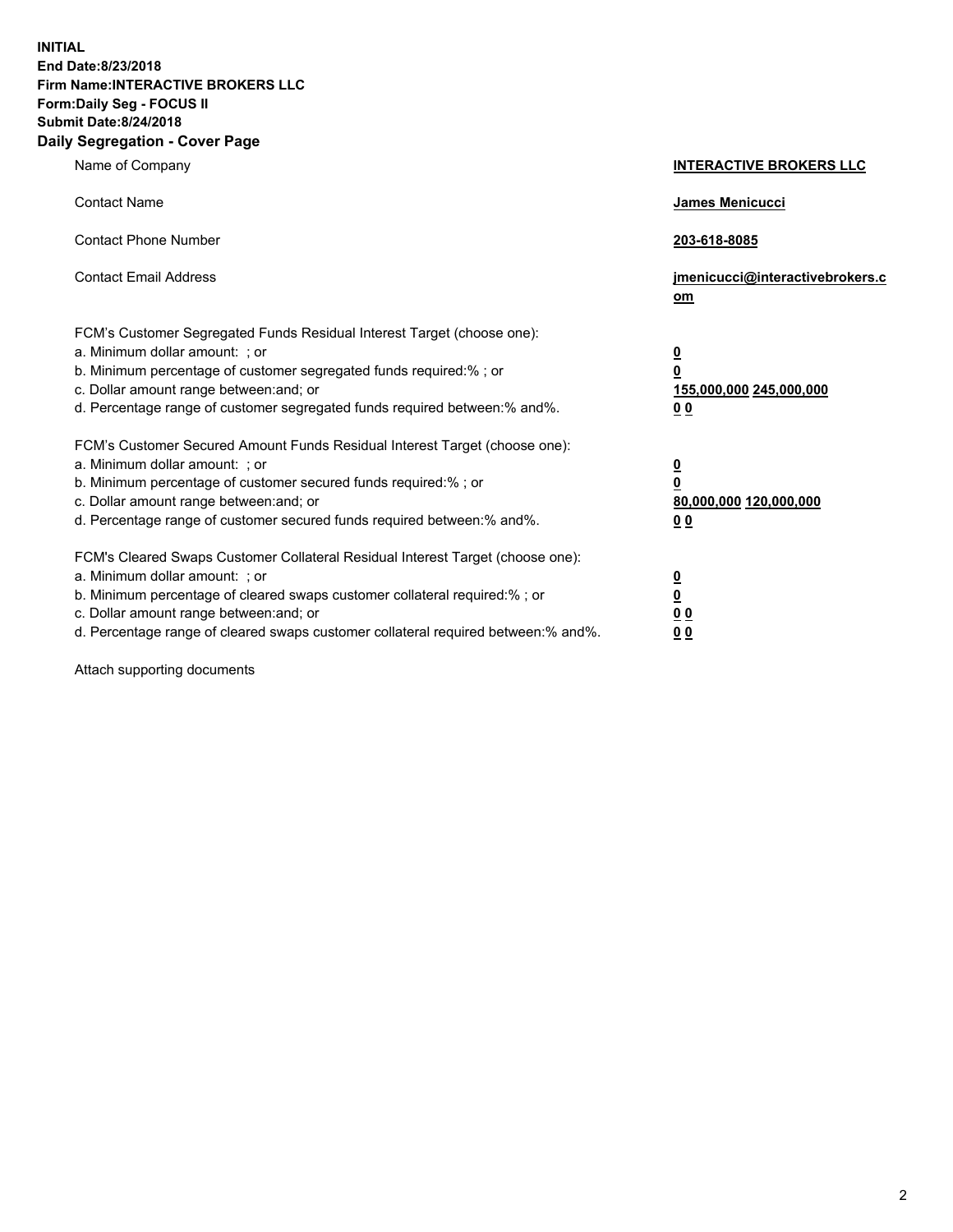## **INITIAL End Date:8/23/2018 Firm Name:INTERACTIVE BROKERS LLC Form:Daily Seg - FOCUS II Submit Date:8/24/2018 Daily Segregation - Secured Amounts**

|     | Daily Segregation - Secured Alliounts                                                                                       |                                                                 |
|-----|-----------------------------------------------------------------------------------------------------------------------------|-----------------------------------------------------------------|
|     | Foreign Futures and Foreign Options Secured Amounts                                                                         |                                                                 |
|     | Amount required to be set aside pursuant to law, rule or regulation of a foreign                                            | $0$ [7305]                                                      |
|     | government or a rule of a self-regulatory organization authorized thereunder                                                |                                                                 |
| 1.  | Net ledger balance - Foreign Futures and Foreign Option Trading - All Customers                                             |                                                                 |
|     | A. Cash                                                                                                                     | 453,221,516 [7315]                                              |
|     | B. Securities (at market)                                                                                                   | $0$ [7317]                                                      |
| 2.  | Net unrealized profit (loss) in open futures contracts traded on a foreign board of trade                                   | -8,181,848 [7325]                                               |
| 3.  | Exchange traded options                                                                                                     |                                                                 |
|     | a. Market value of open option contracts purchased on a foreign board of trade                                              | 320,304 [7335]                                                  |
|     | b. Market value of open contracts granted (sold) on a foreign board of trade                                                | -29,743 [7337]                                                  |
| 4.  | Net equity (deficit) (add lines 1. 2. and 3.)                                                                               | 445,330,229 [7345]                                              |
| 5.  | Account liquidating to a deficit and account with a debit balances - gross amount                                           | 3,913 [7351]                                                    |
|     | Less: amount offset by customer owned securities                                                                            | 0 [7352] 3,913 [7354]                                           |
| 6.  | Amount required to be set aside as the secured amount - Net Liquidating Equity                                              | 445,334,142 [7355]                                              |
|     | Method (add lines 4 and 5)                                                                                                  |                                                                 |
| 7.  | Greater of amount required to be set aside pursuant to foreign jurisdiction (above) or line                                 | 445,334,142 <sub>[7360]</sub>                                   |
|     | 6.                                                                                                                          |                                                                 |
|     | FUNDS DEPOSITED IN SEPARATE REGULATION 30.7 ACCOUNTS                                                                        |                                                                 |
| 1.  | Cash in banks                                                                                                               |                                                                 |
|     | A. Banks located in the United States                                                                                       | 70,250,927 [7500]                                               |
|     | B. Other banks qualified under Regulation 30.7                                                                              | 0 [7520] 70,250,927 [7530]                                      |
| 2.  | Securities                                                                                                                  |                                                                 |
|     | A. In safekeeping with banks located in the United States                                                                   | 372,132,700 [7540]<br>0 [7560] 372,132,700 [7570]               |
| 3.  | B. In safekeeping with other banks qualified under Regulation 30.7<br>Equities with registered futures commission merchants |                                                                 |
|     | A. Cash                                                                                                                     |                                                                 |
|     | <b>B.</b> Securities                                                                                                        | $0$ [7580]<br>$0$ [7590]                                        |
|     | C. Unrealized gain (loss) on open futures contracts                                                                         | $0$ [7600]                                                      |
|     | D. Value of long option contracts                                                                                           | $0$ [7610]                                                      |
|     | E. Value of short option contracts                                                                                          | 0 [7615] 0 [7620]                                               |
| 4.  | Amounts held by clearing organizations of foreign boards of trade                                                           |                                                                 |
|     | A. Cash                                                                                                                     | $0$ [7640]                                                      |
|     | <b>B.</b> Securities                                                                                                        | $0$ [7650]                                                      |
|     | C. Amount due to (from) clearing organization - daily variation                                                             | $0$ [7660]                                                      |
|     | D. Value of long option contracts                                                                                           | $0$ [7670]                                                      |
|     | E. Value of short option contracts                                                                                          | 0 [7675] 0 [7680]                                               |
| 5.  | Amounts held by members of foreign boards of trade                                                                          |                                                                 |
|     | A. Cash                                                                                                                     | 121,902,148 [7700]                                              |
|     | <b>B.</b> Securities                                                                                                        | $0$ [7710]                                                      |
|     | C. Unrealized gain (loss) on open futures contracts                                                                         | 5,110,566 [7720]                                                |
|     | D. Value of long option contracts                                                                                           | 320,304 [7730]                                                  |
|     | E. Value of short option contracts                                                                                          | <u>-<b>29,743</b> [</u> 7735] <u><b>127,303,275</b> [</u> 7740] |
| 6.  | Amounts with other depositories designated by a foreign board of trade                                                      | 0 [7760]                                                        |
| 7.  | Segregated funds on hand                                                                                                    | $0$ [7765]                                                      |
| 8.  | Total funds in separate section 30.7 accounts                                                                               | 569,686,902 [7770]                                              |
| 9.  | Excess (deficiency) Set Aside for Secured Amount (subtract line 7 Secured Statement                                         | 124,352,760 [7380]                                              |
|     | Page 1 from Line 8)                                                                                                         |                                                                 |
| 10. | Management Target Amount for Excess funds in separate section 30.7 accounts                                                 | 80,000,000 [7780]                                               |
| 11. | Excess (deficiency) funds in separate 30.7 accounts over (under) Management Target                                          | 44,352,760 [7785]                                               |
|     |                                                                                                                             |                                                                 |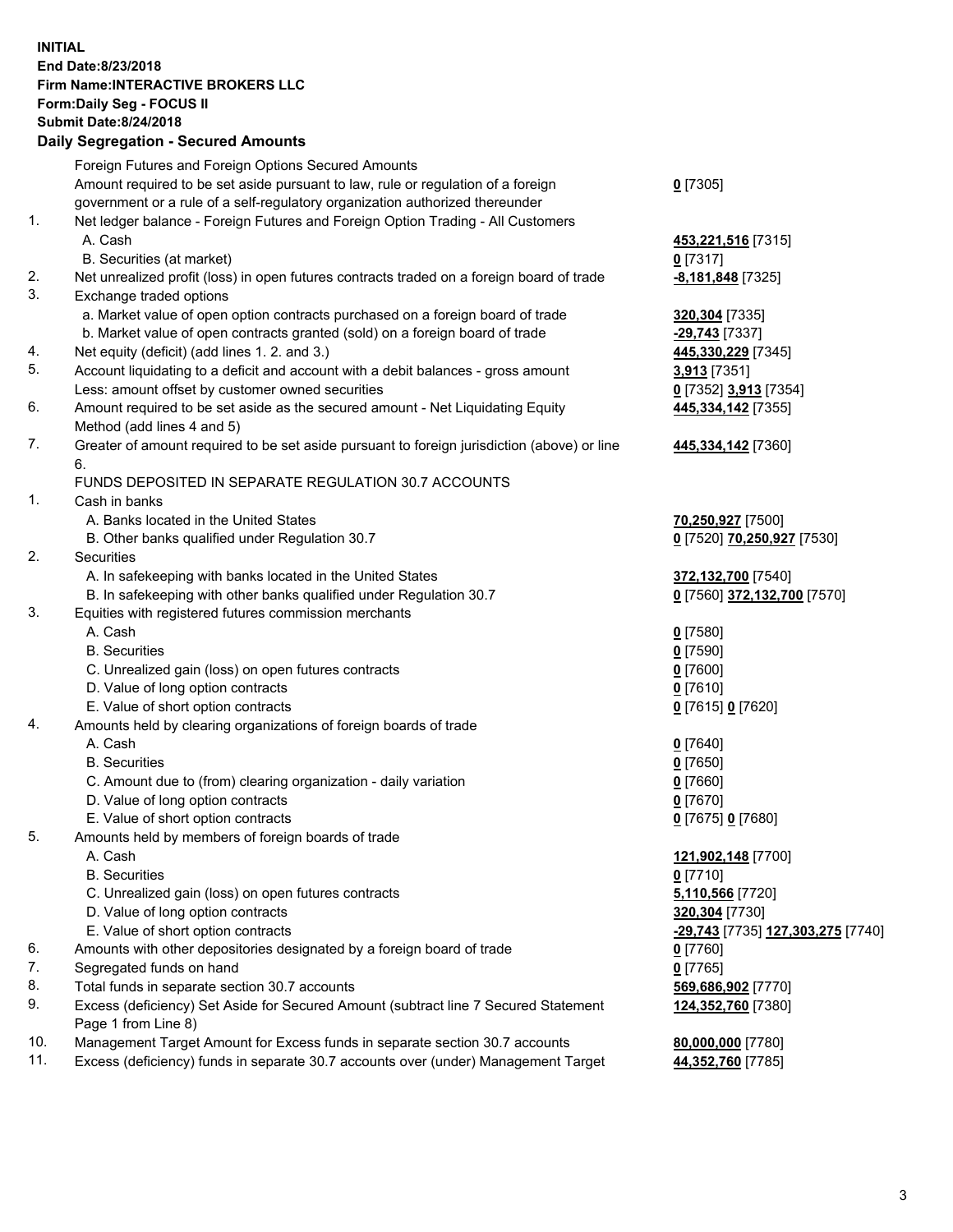**INITIAL End Date:8/23/2018 Firm Name:INTERACTIVE BROKERS LLC Form:Daily Seg - FOCUS II Submit Date:8/24/2018 Daily Segregation - Segregation Statement** SEGREGATION REQUIREMENTS(Section 4d(2) of the CEAct) 1. Net ledger balance A. Cash **4,079,099,400** [7010] B. Securities (at market) **0** [7020] 2. Net unrealized profit (loss) in open futures contracts traded on a contract market **-94,350,074** [7030] 3. Exchange traded options A. Add market value of open option contracts purchased on a contract market **164,044,781** [7032] B. Deduct market value of open option contracts granted (sold) on a contract market **-204,161,139** [7033] 4. Net equity (deficit) (add lines 1, 2 and 3) **3,944,632,968** [7040] 5. Accounts liquidating to a deficit and accounts with debit balances - gross amount **162,170** [7045] Less: amount offset by customer securities **0** [7047] **162,170** [7050] 6. Amount required to be segregated (add lines 4 and 5) **3,944,795,138** [7060] FUNDS IN SEGREGATED ACCOUNTS 7. Deposited in segregated funds bank accounts A. Cash **1,024,542,158** [7070] B. Securities representing investments of customers' funds (at market) **1,886,774,380** [7080] C. Securities held for particular customers or option customers in lieu of cash (at market) **0** [7090] 8. Margins on deposit with derivatives clearing organizations of contract markets A. Cash **26,526,889** [7100] B. Securities representing investments of customers' funds (at market) **1,248,331,652** [7110] C. Securities held for particular customers or option customers in lieu of cash (at market) **0** [7120] 9. Net settlement from (to) derivatives clearing organizations of contract markets **-1,607,504** [7130] 10. Exchange traded options A. Value of open long option contracts **163,952,057** [7132] B. Value of open short option contracts **-204,091,482** [7133] 11. Net equities with other FCMs A. Net liquidating equity **0** [7140] B. Securities representing investments of customers' funds (at market) **0** [7160] C. Securities held for particular customers or option customers in lieu of cash (at market) **0** [7170] 12. Segregated funds on hand **0** [7150] 13. Total amount in segregation (add lines 7 through 12) **4,144,428,150** [7180] 14. Excess (deficiency) funds in segregation (subtract line 6 from line 13) **199,633,012** [7190] 15. Management Target Amount for Excess funds in segregation **155,000,000** [7194] **44,633,012** [7198]

16. Excess (deficiency) funds in segregation over (under) Management Target Amount Excess